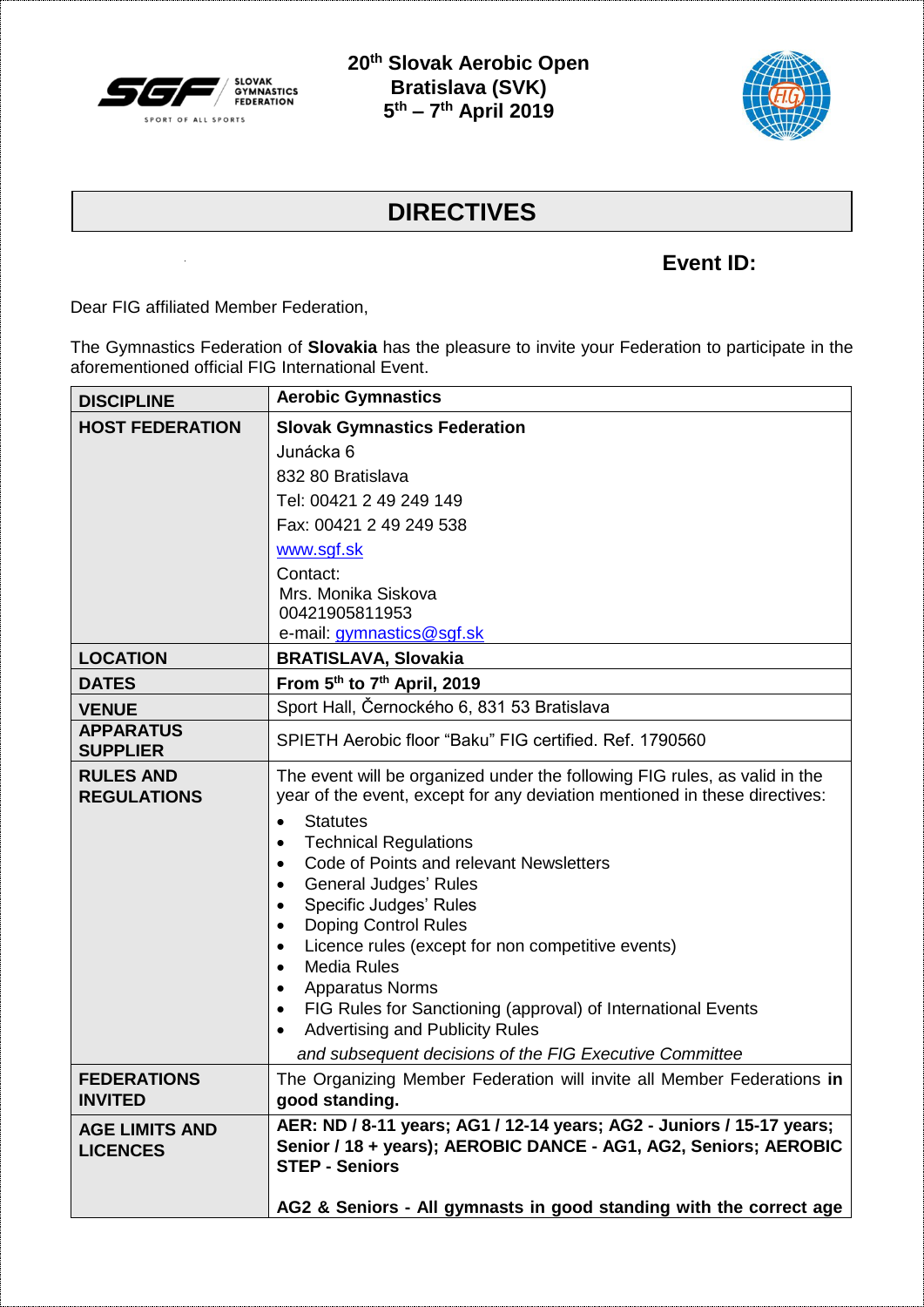|                                         | FIG licence is needed)                                                                                                                                                                                                                                                                                                                                                                                                                                                                                                                                                                                                                                                                             | Licence at the deadline of the Nominative Registration.                                                                                       | and holding a valid FIG licence until the end of the event may<br>participate. The LOC will be responsible for checking the validity of all<br>gymnasts Licences. No gymnasts will be accepted without a valid FIG<br>AG1 & AEROBIC DANCE & AEROBIC STEP - without FIG licence (no |
|-----------------------------------------|----------------------------------------------------------------------------------------------------------------------------------------------------------------------------------------------------------------------------------------------------------------------------------------------------------------------------------------------------------------------------------------------------------------------------------------------------------------------------------------------------------------------------------------------------------------------------------------------------------------------------------------------------------------------------------------------------|-----------------------------------------------------------------------------------------------------------------------------------------------|------------------------------------------------------------------------------------------------------------------------------------------------------------------------------------------------------------------------------------------------------------------------------------|
| <b>CATEGORIES</b>                       | IW / IM / Mixed Pair / Trio / Group (all age limits), Aerobic dance (AG1,<br>AG2, SEN), Aerobic step (SEN)                                                                                                                                                                                                                                                                                                                                                                                                                                                                                                                                                                                         |                                                                                                                                               |                                                                                                                                                                                                                                                                                    |
| <b>REGISTRATION</b><br><b>DEADLINES</b> | <b>Definitive</b><br>registration:<br>Nominative<br>registration                                                                                                                                                                                                                                                                                                                                                                                                                                                                                                                                                                                                                                   | 5th FEBRUARY, 2019<br>5 <sup>th</sup> MARCH, 2019                                                                                             | Must be filled in 2 month prior to<br>the event<br>Must be filled in 4 weeks prior to<br>the event                                                                                                                                                                                 |
| <b>ENTRY FEES</b>                       | IW, IM<br><b>MP</b><br><b>TRIO</b><br><b>GROUP</b><br><b>AEROBIC STEP</b><br>AEROBIC DANCE                                                                                                                                                                                                                                                                                                                                                                                                                                                                                                                                                                                                         | The Entry fee for this event will be:<br>20,00 €<br>30,00 €<br>50,00€<br>60,00€<br>60,00€<br>60,00€<br>All the entry fees are not refundable. |                                                                                                                                                                                                                                                                                    |
| <b>ACCREDITATION</b>                    | The accreditation will take place at the Sport Hall Černockého Bratislava<br>upon arrival. The accreditations will only be handed out to the Head of<br>Delegation. All delegations must deliver insurance declaration,<br>passports of all members, FIG licence of all athletes if needed.                                                                                                                                                                                                                                                                                                                                                                                                        |                                                                                                                                               |                                                                                                                                                                                                                                                                                    |
| <b>EVENT FORMAT</b>                     | 20 <sup>th</sup> Slovak Aerobic Open will have Qualifications and Finals as follows:<br><b>QUALIFICATIONS:</b><br>Age Group 1, Age Group 2 and Seniors. The maximum number for the<br>Qualifying rounds is four (4) per category and nation. There will be no<br>qualification if less than 8 starters (routines) in categories<br>(IW/IM/MP/TR/GR).<br><b>FINALS:</b><br>Age Group 1, Age Group 2 and Seniors:<br>Each final (IW, IM, MP, TR, GR): maximum of ten (10) competitors: 7<br>best foreign competitors (max. 2 per nation) + 3 Slovak competitors<br>(maximum).<br>National Development (all categories), Aerobic Dance, Aerobic Step:<br><b>ONLY the finals, no Qualifying round.</b> |                                                                                                                                               |                                                                                                                                                                                                                                                                                    |
| <b>PROVISIONAL</b>                      | Thursday, 4 <sup>th</sup> April 2019                                                                                                                                                                                                                                                                                                                                                                                                                                                                                                                                                                                                                                                               |                                                                                                                                               |                                                                                                                                                                                                                                                                                    |
| <b>SCHEDULE</b>                         | All Day<br>$14:00 - 19:00$                                                                                                                                                                                                                                                                                                                                                                                                                                                                                                                                                                                                                                                                         | Arrival of the delegations<br>Accreditation                                                                                                   | Hotels<br>Sport Hall                                                                                                                                                                                                                                                               |
|                                         | Friday, 5th April 2019<br>$09.00 - 15.00$<br>13.30 - 14.00<br>14.00 - 14.30<br>$15.00 - 20.00$<br>Saturday, 6th April 2019                                                                                                                                                                                                                                                                                                                                                                                                                                                                                                                                                                         | Podium training<br>Orientation meeting<br>Judges meeting<br><b>Finals National Development</b><br>& MEDAL AWARD CEREMONY                      | Sport Hall<br>Sport Hall<br>Sport Hall<br>Sport Hall                                                                                                                                                                                                                               |
|                                         | $07.30 - 10.15$                                                                                                                                                                                                                                                                                                                                                                                                                                                                                                                                                                                                                                                                                    | Podium training                                                                                                                               | Sport Hall                                                                                                                                                                                                                                                                         |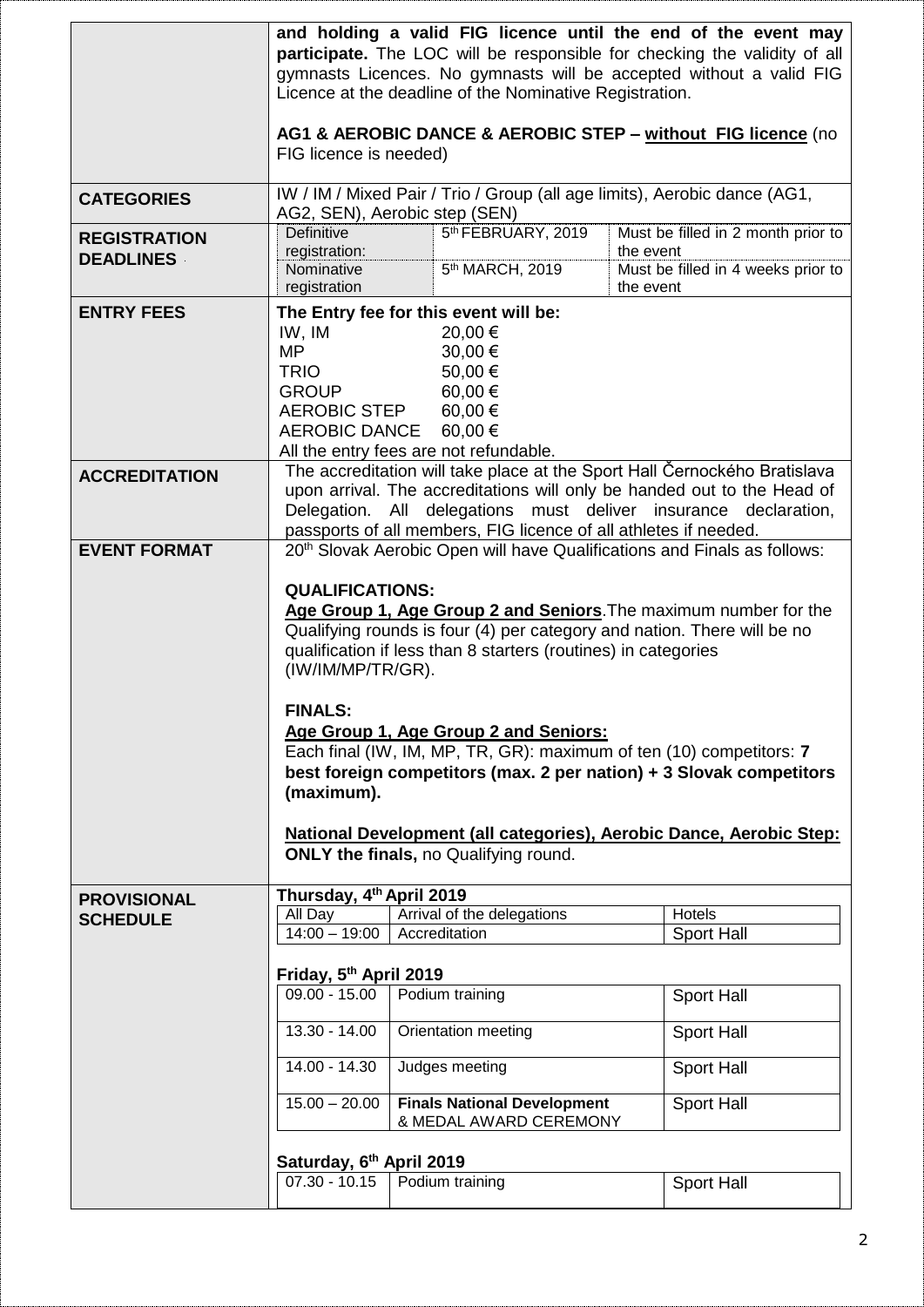|                                               | 09.30                                                                                                                                                                                                                                                                                                                                                                                                                                                | Judges briefing                                                           | Sport Hall         |
|-----------------------------------------------|------------------------------------------------------------------------------------------------------------------------------------------------------------------------------------------------------------------------------------------------------------------------------------------------------------------------------------------------------------------------------------------------------------------------------------------------------|---------------------------------------------------------------------------|--------------------|
|                                               | 10.20                                                                                                                                                                                                                                                                                                                                                                                                                                                | Official Opening & Presentation of<br>the nations                         | Sport Hall         |
|                                               | $10.30 - 18.00$                                                                                                                                                                                                                                                                                                                                                                                                                                      | Qualifications of all categories (AG1,<br>AG2, SEN)                       | <b>Sport Hall</b>  |
|                                               | 20.00                                                                                                                                                                                                                                                                                                                                                                                                                                                | Banquet (Head<br>Delegations,<br>of<br>coaches, judges)                   | Hotel Barónka      |
|                                               |                                                                                                                                                                                                                                                                                                                                                                                                                                                      |                                                                           |                    |
|                                               | Sunday, 7 <sup>th</sup> April 2019                                                                                                                                                                                                                                                                                                                                                                                                                   | $08.00 - 10.00$ Podium training                                           | Sport Hall         |
|                                               | 09.30                                                                                                                                                                                                                                                                                                                                                                                                                                                | Judges briefing                                                           | Sport Hall         |
|                                               | 10.20                                                                                                                                                                                                                                                                                                                                                                                                                                                | Presentation of the nations                                               | Sport Hall         |
|                                               | $10.30 - 17.00$                                                                                                                                                                                                                                                                                                                                                                                                                                      | Finals of all categories (AG1, AG2,                                       | <b>Sport Hall</b>  |
|                                               |                                                                                                                                                                                                                                                                                                                                                                                                                                                      | SEN, AD, AS)<br>Optional departure                                        | Hotels, Sport Hall |
|                                               |                                                                                                                                                                                                                                                                                                                                                                                                                                                      |                                                                           |                    |
|                                               | Monday, 8 <sup>th</sup> April 2018                                                                                                                                                                                                                                                                                                                                                                                                                   |                                                                           |                    |
|                                               | All day                                                                                                                                                                                                                                                                                                                                                                                                                                              | Departure of the delegations                                              | Hotels             |
|                                               |                                                                                                                                                                                                                                                                                                                                                                                                                                                      |                                                                           |                    |
| <b>EVENT MANAGER</b>                          | <b>Mrs. Monika Siskova</b>                                                                                                                                                                                                                                                                                                                                                                                                                           |                                                                           |                    |
| <b>MEDICAL SERVICES</b>                       | LOC will ensure the coordination of all the aspects related with medical<br>and security areas.                                                                                                                                                                                                                                                                                                                                                      |                                                                           |                    |
| <b>VISA</b>                                   | Please verify immediately with your travel agent or the Slovak Embassy or<br>Consulate in your country if a visa is required for your travel to Slovakia.<br>The Organizing Committee will be happy to assist each Delegation<br>member with an official invitation letter, provided the VISA request form<br>before 5 <sup>th</sup> February 2019 to the LOC.                                                                                       |                                                                           |                    |
|                                               | The request must include the function, full name, gender, date of birth,<br>citizenship and passport number, passport expiry date, the arrival and<br>departure dates of the Delegation Member as well as the city.                                                                                                                                                                                                                                  |                                                                           |                    |
| <b>INSURANCE</b>                              | The Host Federation, the Organizing Committee and the FIG will not be<br>responsible for any liabilities in case of accidents, illness, repatriation and<br>the like.<br>The FIG Technical Regulations foresee that all participating Federations<br>are responsible for making their own arrangements to have the necessary<br>valid insurance coverage against illness, accidents and for repatriation for<br>all the members of their Delegation. |                                                                           |                    |
|                                               | The LOC will verify the insurance upon arrival of the delegation members<br>(e.g. cover note or photocopy of the valid policy). Delegation members<br>with insufficient insurance cover must inform the LOC in advance.                                                                                                                                                                                                                              |                                                                           |                    |
| <b>INTERNATIONAL</b><br><b>TRANSPORTATION</b> | The invited participating federations must pay for the travel costs of<br>their delegation members (see exception herein below).                                                                                                                                                                                                                                                                                                                     |                                                                           |                    |
|                                               | The Travel Schedule Form must be returned to the LOC by nominative<br>registration 5 <sup>th</sup> March 2019.                                                                                                                                                                                                                                                                                                                                       |                                                                           |                    |
| <b>LOCAL</b><br><b>TRANSPORTATION</b>         | LOC will provide free transport from Bratislava Airport, Bratislava<br>Railway Station and Bus Station to the hotels and back.<br>Transport form must be returned to the Slovak Gymmastics Federation<br>by the date of nominative registration 5 <sup>th</sup> March 2019.                                                                                                                                                                          |                                                                           |                    |
|                                               |                                                                                                                                                                                                                                                                                                                                                                                                                                                      | The cost of 15 $\epsilon$ (per Delegation Member per 1 way) for the local |                    |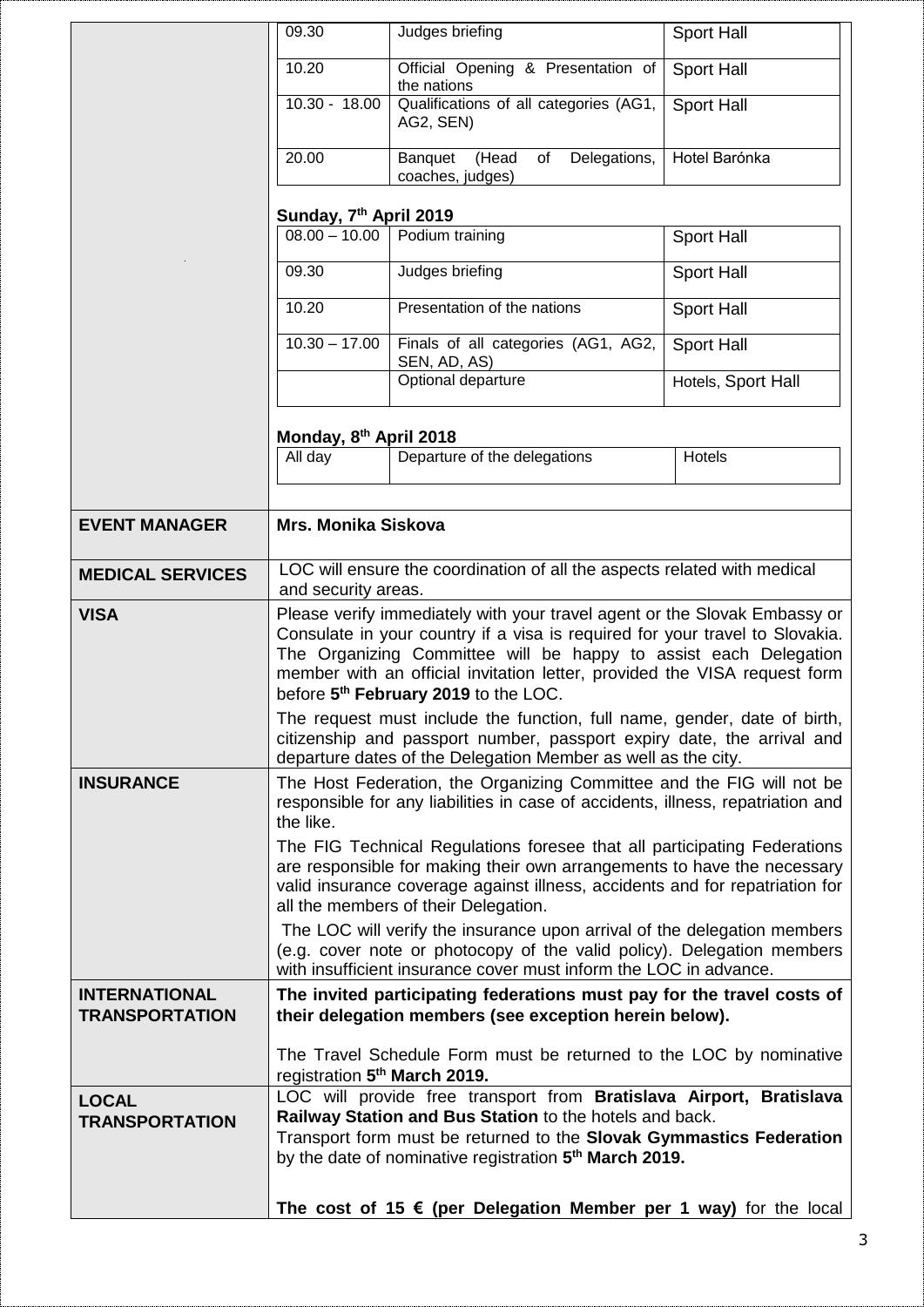|                      | transportation from Vienna airport to Bratislava must be paid to the<br>Slovak Gymmastics Federation by nominative registration 5 <sup>th</sup> March<br>2019.                                                                                                                                                                                                                                                                                                    |
|----------------------|-------------------------------------------------------------------------------------------------------------------------------------------------------------------------------------------------------------------------------------------------------------------------------------------------------------------------------------------------------------------------------------------------------------------------------------------------------------------|
|                      | The LOC only ensure the Local Transportation between the hotels and the<br>competition hall to the participants who booked the accommodation by the<br>LOC.                                                                                                                                                                                                                                                                                                       |
| <b>ACCOMMODATION</b> | Hotel Barónka**** (1,6 km from the competition hall, walking distance -<br>20 min.)<br>Mudrochova 2<br>835 27 Bratislava<br>Tel. +421 (0)2 44872324<br>e-mail: recepcia@hotelbaronka.sk<br>web site: www.baronka.sk<br>The costs per room/night are as follows:<br>70 $\epsilon$ (single room, including breakfast)<br>$90 \in$ (double room, including breakfast)<br>100 € (double room business, including breakfast)<br>110 € (apartment, including breakfast) |
|                      | <b>Hotel Barónka***</b> (1,6 km from the competition hall, walking distance $-20$<br>$min.$ )<br>Mudrochova 2<br>835 27 Bratislava<br>Tel. +421 (0)2 44872324<br>e-mail: recepcia@hotelbaronka.sk<br>web site: www.baronka.sk                                                                                                                                                                                                                                     |
|                      | The costs per room/night are as follows:<br>$60 \in$ (single room, including breakfast)<br>74 € (double room, including breakfast)<br>99 € (tripple room, including breakfast)                                                                                                                                                                                                                                                                                    |
|                      | Hotel Color *** (6,5 km from the competition hall)<br>Pri Starom mýte<br>831 04 Bratislava<br>Tel. +421 (0)2 499101255<br>e-mail: reception@hotelcolor.sk<br>web site: www.hotelcolor.sk                                                                                                                                                                                                                                                                          |
|                      | The costs per room/night are as follows:<br>$55 \in$ (single room, including breakfast)<br>$68 \in$ (double room, including breakfast)<br>76 € (double room, including breakfast)<br>$96 \in$ (tripple room, including breakfast)<br>112 € (quadripple room, including breakfast)                                                                                                                                                                                 |
|                      | Hotel Remy** $(9,4 \text{ km from the competition hall})$<br>Stará Vajnorská 37/A<br>Tel. +421 (0)2 44455063<br>e-mail: info@remy.sk<br>web site: www.hotel-remy.mozello.com                                                                                                                                                                                                                                                                                      |
|                      | The costs per room/night are as follows:<br>$38 \in$ (single room, including breakfast)<br>$43 \in$ (single room comfort, including breakfast)<br>56 € (double room, including breakfast)<br>$62 \in$ (double room comfort, including breakfast)                                                                                                                                                                                                                  |
|                      | <b>Hotel Prim</b> ** $(9,2 \text{ km from the competition hall})$<br>Stará Vajnorská 37<br>Tel. +421 (0)2 44253124                                                                                                                                                                                                                                                                                                                                                |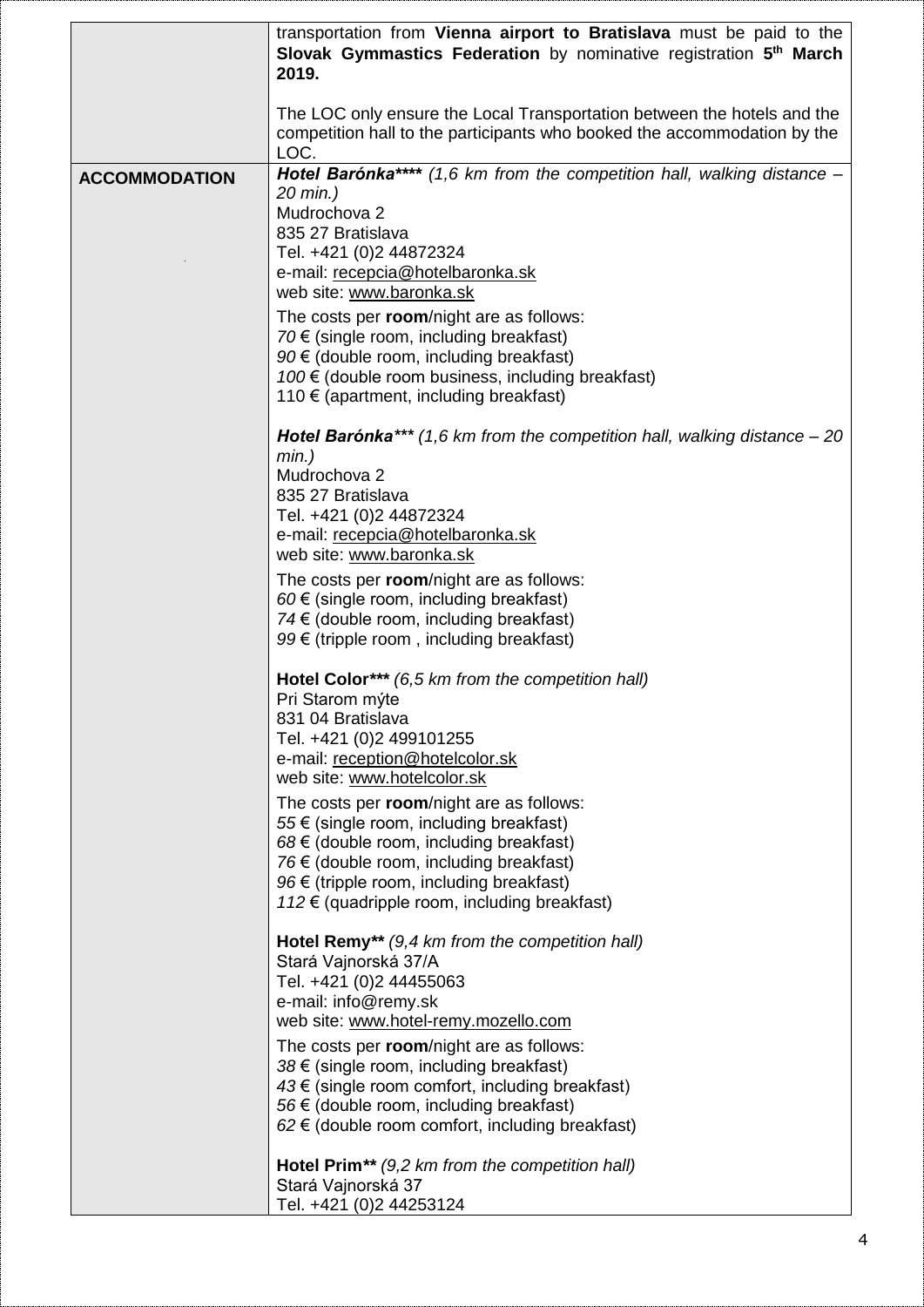|                          | e-mail: hotel@hotelprim.sk<br>web site: www.hotelprim.com                                                                                                                                                                                                               |                |  |
|--------------------------|-------------------------------------------------------------------------------------------------------------------------------------------------------------------------------------------------------------------------------------------------------------------------|----------------|--|
|                          | The costs per room/night are as follows:                                                                                                                                                                                                                                |                |  |
|                          | 56 € (double room, including breakfast)                                                                                                                                                                                                                                 |                |  |
|                          | $84 \in$ (tripple room, including breakfast)<br>112 € (quadripple room, including breakfast)                                                                                                                                                                            |                |  |
|                          |                                                                                                                                                                                                                                                                         |                |  |
|                          | All bookings must be made through the Local Organizing Committee!<br>The prices charged for the hotel rooms will not exceed the usual hotel<br>rates.<br>While the Accommodation Form must be returned to the LOC by definitive                                         |                |  |
|                          |                                                                                                                                                                                                                                                                         |                |  |
|                          |                                                                                                                                                                                                                                                                         |                |  |
|                          | registration 5 <sup>th</sup> January 2019, the Hotel rooms will be allocated on a "first                                                                                                                                                                                |                |  |
|                          | come, first serve" basis.                                                                                                                                                                                                                                               |                |  |
|                          | invited participating federations<br>The<br>the<br>must<br>pay<br>for<br>accommodation expenses of their delegation members.                                                                                                                                            |                |  |
|                          | The costs for the accommodations must be paid to the LOC as follows:                                                                                                                                                                                                    |                |  |
|                          | 100% of the payment $-5$ <sup>th</sup> February 2019                                                                                                                                                                                                                    |                |  |
|                          | <b>Cancellation/Reimbursement Policy</b>                                                                                                                                                                                                                                |                |  |
|                          | Untill 20 <sup>th</sup> February 2019 - 50% of the payment<br>Untill $5th$ March 2019 – 10% of the payment                                                                                                                                                              |                |  |
|                          | After $5th$ March 2019 – no reimbursement of the payment                                                                                                                                                                                                                |                |  |
| <b>MEALS</b>             | During the competition, a lunch and a dinner are available at SPORT<br>HALL.                                                                                                                                                                                            |                |  |
| <b>BANQUET</b>           | Banquet for the Heads of delegations, judges and coaches will be                                                                                                                                                                                                        |                |  |
|                          | held on Saturday, 6 <sup>th</sup> April 2019, at 8.00 PM at Hotel Barónka,                                                                                                                                                                                              |                |  |
| <b>JUDGES AND JURIES</b> | Mudrochova 2, Bratislava. The entry is free of charge.<br>Each participating federation must provide minimum one judge Cat. 1, 2, 3                                                                                                                                     |                |  |
|                          | or 4. All judges must have a current valid FIG brevet at the time of the                                                                                                                                                                                                |                |  |
|                          | event.                                                                                                                                                                                                                                                                  |                |  |
| <b>MUSIC</b>             | In order to simplify the management of the music and to limit the<br>technical problems the federation are asked to submit the music in                                                                                                                                 |                |  |
|                          | MP3 format to this email music.slovakopen@gmail.com                                                                                                                                                                                                                     |                |  |
|                          | Each music file will have to contain the following information:                                                                                                                                                                                                         |                |  |
|                          | The name of the nation (official abbreviation of the country);                                                                                                                                                                                                          |                |  |
|                          | $-$ The first and last name of the competitor/s;<br>- The category (IM, IW, MP, TR, GR, AS, AD);                                                                                                                                                                        |                |  |
|                          | - The Junior or Senior                                                                                                                                                                                                                                                  |                |  |
|                          | Example: SVK_LAMOSOVA_Anita_Senior_IW1_mp3                                                                                                                                                                                                                              |                |  |
|                          | Deadline to submit the music is 5 <sup>th</sup> March 2019.                                                                                                                                                                                                             |                |  |
| <b>BANK ACCOUNT</b>      | Each participating member Federation is kindly requested to integrate the                                                                                                                                                                                               |                |  |
| <b>INFORMATION</b>       | ENTRY FEE, the LOCAL TRANSPORT and ACCOMMODATION                                                                                                                                                                                                                        |                |  |
|                          | payment's purpose as follows:<br>Name of the bank: VUB Bratislava, pobočka POLUS<br>Address of the bank: Vajnorská 100, Bratislava 3, Slovakia<br><b>Number of account: 1819650954/0200</b><br><b>IBAN:</b><br>SK23 0200 0000 0018 1965 0954<br>BIC:<br><b>SUBASKBX</b> |                |  |
|                          |                                                                                                                                                                                                                                                                         |                |  |
|                          |                                                                                                                                                                                                                                                                         |                |  |
|                          |                                                                                                                                                                                                                                                                         |                |  |
|                          |                                                                                                                                                                                                                                                                         |                |  |
|                          | The participating federation is responsible for covering all bank fees in<br>connection with the bank transfers.                                                                                                                                                        |                |  |
| <b>MARKETING</b>         | FIG advertising and publicity norms must be respected.                                                                                                                                                                                                                  |                |  |
| <b>DEADLINES</b>         |                                                                                                                                                                                                                                                                         |                |  |
| <b>SUMMARY</b>           | <b>Definitive Registration</b><br>5 <sup>th</sup> February 2019                                                                                                                                                                                                         |                |  |
|                          | <b>Nominative Registration</b>                                                                                                                                                                                                                                          | 5th March 2019 |  |